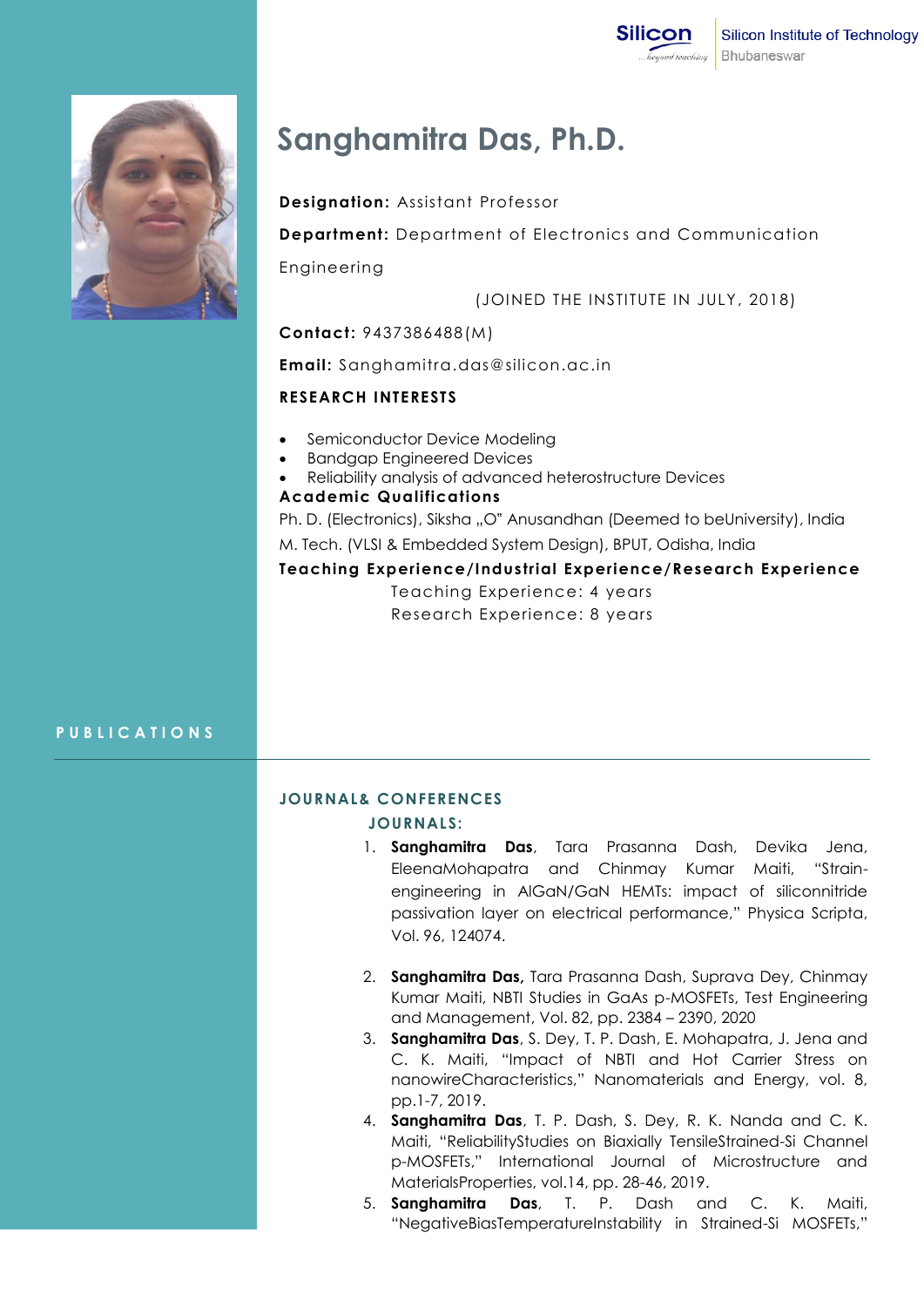International Journal of Nano and Bio Materials (IJNBM), vol. 7, pp. 299 – 310, 2018.

- 6. **Sanghamitra Das**, T. P. Dash and C. K. Maiti, "Effects of Hot-Carrier Degradation on the LowFrequency Noise in Strained-Si p-MOSFETs," International Journal of Nanoparticle (IJNP), vol.10, pp. 58-76, 2018.
- 7. D. Pradhan, **Sanghamitra Das**and T. P. Dash, "Study of strained-Si p-channelMOSFETswith HfO2 gatedielectric," Superlattices and Microstructures, vol. 98, pp. 203-207, 2016.
- 8. T. P. Dash, **Sanghamitra Das**, S. Dey, and C. K. Maiti, "Electro-Thermal Assessment of Heterojunction Tunnel-FET for Low-Power Digital Circuits," International Journal of Nanoparticle, vol. 11, pp. 154-162, 2019.
- 9. T. P. Dash, S. Dey, **Sanghamitra Das**, J. Jena, E. Mohapatra, and C. K. Maiti, "Performance Comparison of Strained-SiGe and Bulk-Si Channel FinFETsat 7N TechnologyNode," Journal of Micromechanics and Microengineering, vol. 29, pp. 104001, 2019.
- 10. T. P. Dash, Suprava Dey, **Sanghamitra Das,** EleenaMohapatra, Jhansirani Jena, Chinmay Kumar Maiti, Strain-Engineering in Nanowire Field-Effect Transistors at 3nm TechnologyNode, Physica E Low-dimensionalSystems and Nanostructures, Elsevier, p. 113964, 2020.
- 11. T.P. Dash, J. Jena, E. Mohapatra, **Sanghamitra Das**, S. Dey and C.K. Maiti, Role of stress/strainmapping and random dopant fluctuation in advanced CMOS processtechnologynodes, International Journal of Nano and Biomaterials, Inderscience, Vol. 9, No. ½, 2020.
- 12. E. Mohapatra, R. K. Nanda, **Sanghamitra Das**, T.P. Dash, J. Jena, S. Dey and C.K. Maiti, Strain engineering in AlGaN/GaN HEMTs for performance enhancement, International Journal of Nano and Biomaterials, Inderscience, Vol. 9, No. ½, 2020
- 13. E. Mohapatra, T. P. Dash, J. Jena, **Sanghamitra Das**, C. K. Maiti, "Design study of gate all aroundverticallystackednanosheetFETs for sub 7nm nodes," SN Applied Sciences (2021) 3:540
- 14. T. P. Dash, J. Jena, E. Mohapatra, S. Dey, **Sanghamitra Das**, and C. K. Maiti, "Stress-inducedVariabilityStudies in Tri-GateFinFETswith Source/Drain Stressorat 7nm TechnologyNodes," Journal of ElectronicMaterials, vol. 48, pp.5348- 5362, 2019.
- 15. J. Jena, T. P. Dash, E. Mohapatra, S. Dey, **Sanghamitra Das**, and C. K. Maiti, "Fin Shape Dependence of Electrostatics and Variability in FinFETs," Journal of ElectronicMaterials, vol. 48, 2019.
- 16. S. Dey, J. Jena, E. Mohapatra, T. P. Dash, **Sanghamitra Das**and C. K. Maiti, "Design and Simulation of Vertically-StackedNanowire Transistors at 3nm TechnologyNodes," Physica Scripta, 2019

#### **A N Y O T H E R**

Book Chapter&

Conferences attended**Conferences:**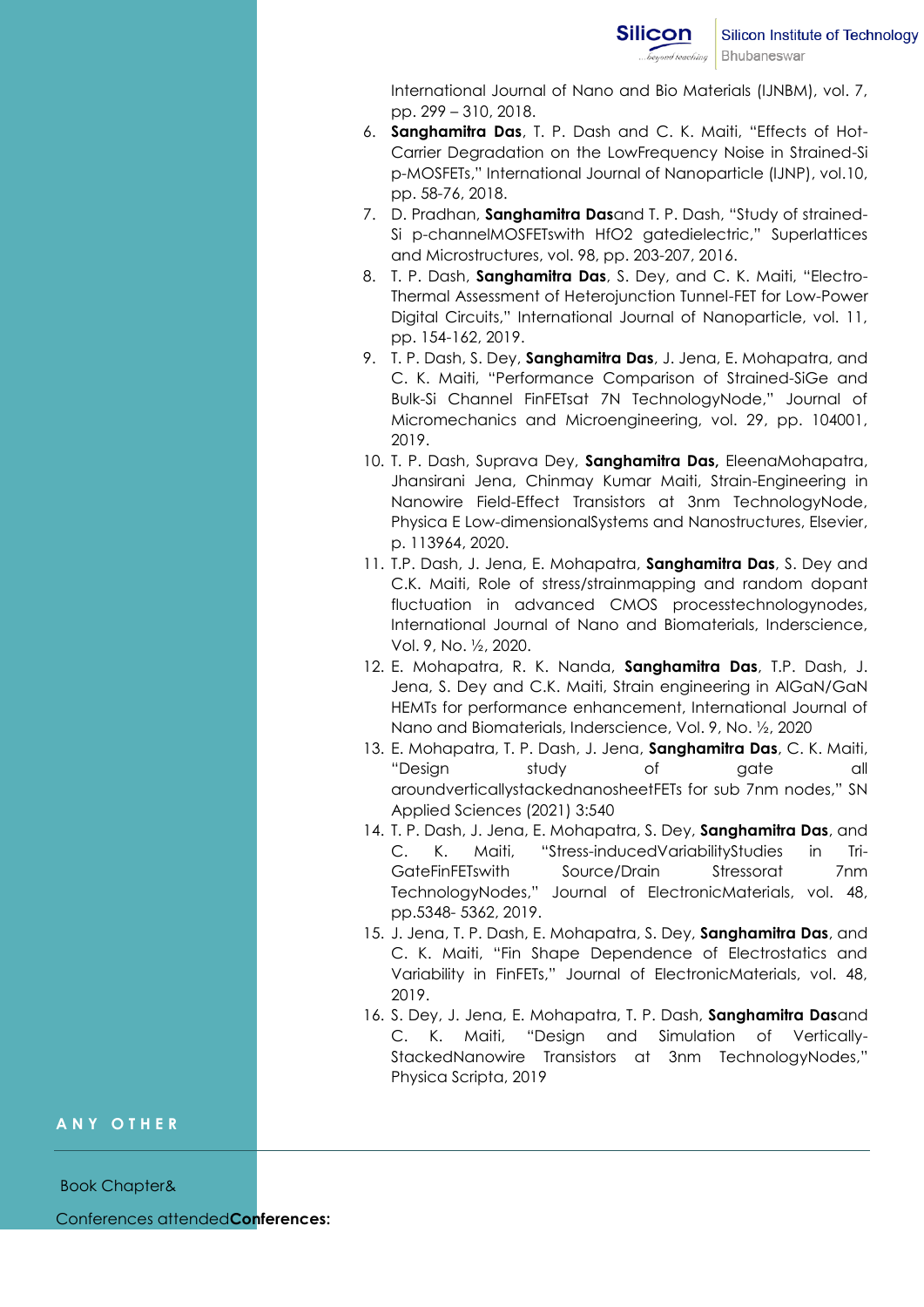- 1. **Sanghamitra Das**, A. Raju and T. P. Dash, "GeometryDependent RF Performance of FinFETs," 2021 International Conference in Advances in Power, Signal, and Information Technology (APSIT), 2021, pp. 1-4, doi: 10.1109/APSIT52773.2021.9641234.
- 2. **Sanghamitra Das**, E. Mohapatra, S. Choudhury, T. P. Dash and C. K. Maiti, "Stress-EngineeredAlGaN/GaN High Electron Mobility Transistors Design," 2021 Devices for Integrated Circuit (DevIC), 2021, pp. 471-473, doi: 10.1109/DevIC50843.2021.9455852.
- 3. J. Jena, **Sanghamitra Das**, E. Mohapatra, J. Nanda and T. P. Dash, "Performance Analysis of FinFET basedinverterat 7nm TechnologyNodeUsing TCAD Simulation," 2021 Devices for Integrated Circuit (DevIC), 2021, pp. 143-147, doi: 10.1109/DevIC50843.2021.9455817.
- 4. E. Mohapatra, T. P. Dash, **Sanghamitra Das**, J. Jena, J. Nanda and C. K. Maiti, "Investigation of WorkFunction Variation on the Electrical Performance of sub-7nm GAA FETs," *2021 Devices for Integrated Circuit (DevIC)*, 2021, pp. 103-106, doi: 10.1109/DevIC50843.2021.9455911.
- 5. **Sanghamitra Das**, T. P. Dash, S. Dey, E. Mohapatra, J. R. Jena, and C. K. Maiti, "NBTI Degradation and Recovery in NanowireFETs," in IEEE International Conference on DeviceIntegrated Circuits (DevIC-2019), pp. 70-74, 2019.
- 6. T. P. Dash, **Sanghamitra Das**, S. Dey, E. Mohapatra, J. Jena, and C. K. Maiti, "SPICE Parameter Extraction of Tri-GateFinFETs- An IntegratedApproach," in IEEE International Conference on DeviceIntegrated Circuits (DevIC-2019), pp. 291-294,2019.
- 7. E. Mohapatra, **Sanghamitra Das**, T. P. Dash, S. Dey, J. Jena and C. K. Maiti, "High Frequency Performance of AlGaN/GaN HEMTsFabricated on SiC Substrates", in IEEE International Conference on DeviceIntegrated Circuits (DevIC-2019), pp. 326-330, 2019.
- 8. E. Mohapatra, **Sanghamitra Das**, T. P. Dash, S. Dey, J. Jena, and C. K. Maiti, "Strain Engineering in AlGaN/GaN HEMTs for Performance Enhancement," 2019 IEEE Conference on Modeling of Systems Circuits and Devices (MOS-AK India), IIT Hyderabad, India. February 25-27, 2019.
- 9. S. Dey, E. Mohapatra, J. Jena, **Sanghamitra Das**, T. P. Dash, and C. K. Maiti, "Performance Prediction of StackedNanowire Transistors in the Presence of RandomDiscrete Dopants and MetalGateGranularity," in IEEE International Conference on DeviceIntegrated Circuits (DevIC-2019), pp.65-69, 2019.
- 10. T. P. Dash, S. Dey, E. Mohapatra, **Sanghamitra Das**, J. Jena, and C. K. Maiti, "Vertically-StackedSiliconNanosheet Field Effect Transistors at 3nm TechnologyNodes" , in IEEE International Conference on DeviceIntegrated Circuits (DevIC- 2019), pp. 99-103,2019.
- 11. T. P. Dash, S. Dey, J. Jena, **Sanghamitra Das**, E. Mohapatra, and C. K. Maiti, "Metal Grain GranularityInducedVariability in Gate-All-Around Si-Nanowire Transistors at 1nm TechnologyNode," in IEEE International Conference on DeviceIntegrated Circuits (DevIC-2019), pp. 286-290, 2019.
- 12. T. P. Dash, J. Jena, E. Mohapatra, S. Dey, **Sanghamitra Das**, and C. K. Maiti, "Role of stress/StrainMapping in Advanced CMOS ProcessTechnologyNodes," in IEEE International Conference on DeviceIntegrated Circuits (DevIC- 2019), pp. 21-25, 2019.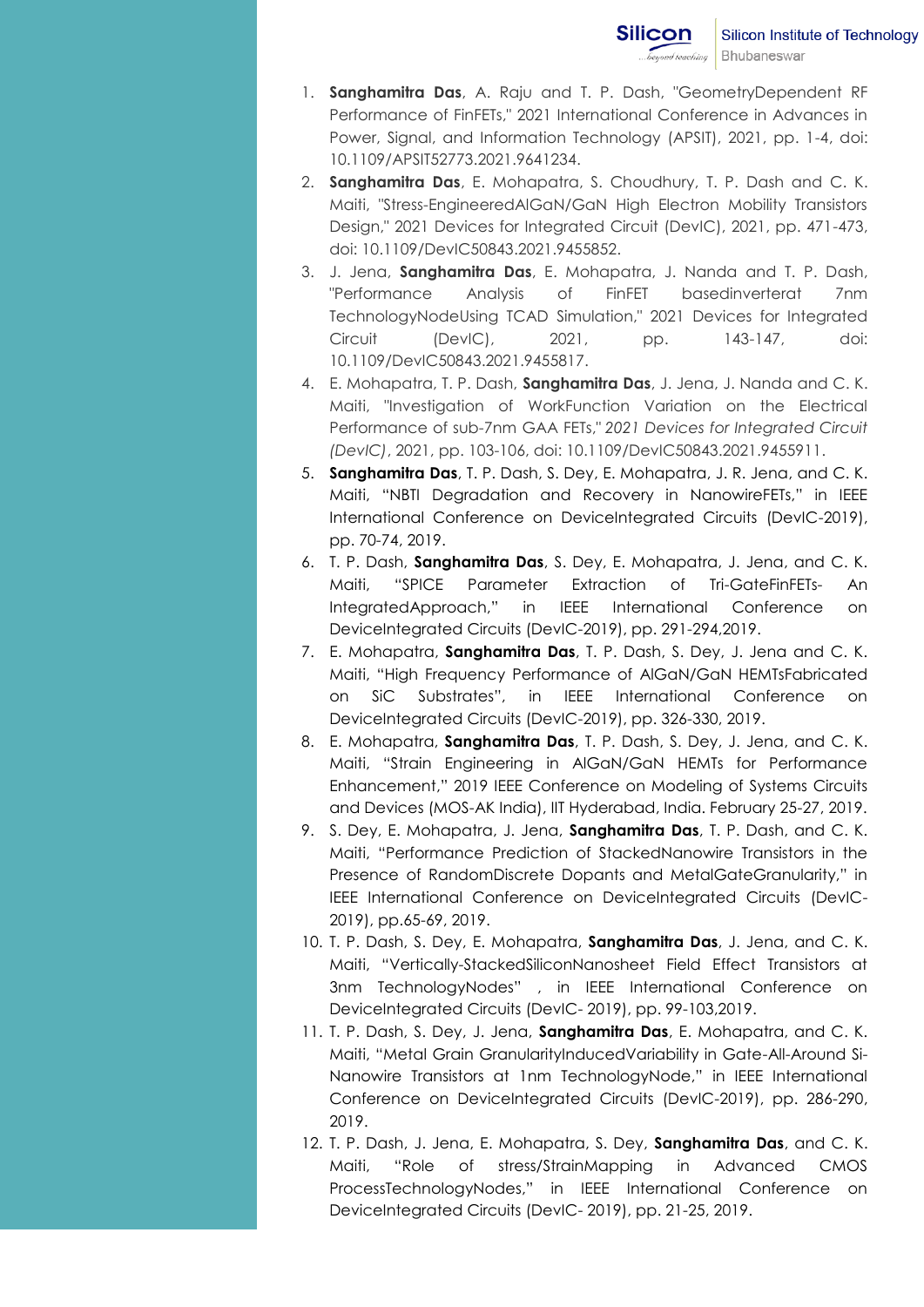- 13. S. Dey, T. P. Dash, E. Mohapatra, J. Jena, **Sanghamitra Das**, and C. K. Maiti, "Performance and Opportunities of Gate-All-AroundVertically-StackedNanowire Transistors at 3nm TechnologyNodes," in IEEE International Conference on DeviceIntegrated Circuits (DevIC-2019), pp. 65-69, 2019.
- 14. T. P. Dash ; **Sanghamitra Das**; S. Dey ; J. Jena ; E. Mohapatra ; C. K. Maiti, Stress analysis in uniaxially strained-SiGe channel FinFET at 7N Tech. node, 2018 IEEE Electron DevicesKolkataConference (EDKCON), 24-11-18 to 25-11-18, pp. 171- 175, July, 2019.
- 15. T. P. Dash; S. Dey ; **Sanghamitra Das**; E. Mohaptra ; J. Jena ; C. K. Maiti, Stress tuning in nanoscale FinFETsat 7nm, 2018 IEEE Electron DevicesKolkataConference (EDKCON), 24-11-18 to 25-11-18, pp. 166- 170, July, 2019
- 16. S. Dey, J. Jena, T. P. Dash, E. Mohapatra, **Sanghamitra Das**and C. K. Maiti, "Performance Evaluation of Gate-All-Around Si Nanowire Transistors with SiGe Strain engineering," 2019 IEEE Conference on Modeling of Systems Circuits and Devices (MOS-AK India), Hyderabad, India, 2019, pp. 29-33.
- 17. **Sanghamitra Das**, T.P. Dash, R.K. Nanda and C.K. Maiti, Study of Strained-Si/SiGe Channel p-MOSFETsUsing TCAD. In: Nath V. (eds) Proceedings of the International Conference on Microelectronics, Computing& Communication Systems. Lecture Notes in Electrical Engineering, vol. 453, pp.181-188, Springer, Singapore, 2018.
- 18. **Sanghamitra Das**, T. P. Dash, S. Dey and C. K. Maiti, "Effects of Trap Position and NumberDependence of Threshold Voltage in p-MOSFETs," 2018 IEEE International Symposium on Devices, Circuits and Systems, 2018.
- 19. **Sanghamitra Das**, T. P. Dash and C. K. Maiti "LowFrequency Noise analysis in strained-Si Devices," International Conference on EmergingTechnology in Modelling and Graphics, India, 2018.
- 20. T. P. Dash, **Sanghamitra Das**and R.K. Nanda, Silicon–Germanium Channel Heterostructure p-MOSFETs. In: Nath V. (eds) Proceedings of the International Conference on Microelectronics, Computing& Communication Systems. Lecture Notes in Electrical Engineering, vol. 453, pp. 365-374, Springer, Singapore, 2018.
- 21. C. K. Maiti, **Sanghamitra Das**and T. P. Dash, "Technology CAD Simulations of Hot-Carrier Degradation in Strained-Si p-MOSFETs" ", in IEEE International Conference on DeviceIntegrated Circuits (DevIC-2017), 23-24 March, 2017.
- 22. T. P. Dash, **Sanghamitra Das**and D. Pradhan, "LowTemperature Simulation of Strained-Si n-MOSFETs," in International Conference on Smart Materials& Applications (ISMA-2016), 2016.
- 23. D. Pradhan**, Sanghamitra Das**and T. P. Dash, "Effect of temperature and scaling on the behavior of strained Si p-MOSFETs ", 3rd International Conference on Electrical, Electronics, Engineering trends, Communication, Optimization and Sciences (EEECOS)-2016, 1-2 June, 2016.
- 24. T. P. Dash, D. Pradhan, **Sanghamitra Das**and R. K. Nanda, "Electron mobilitymodeling in strained-Si n-MOSFETsusing TCAD," in 13th IEEE IndiaConference INDICON-2016, 16-18 Dec, 2016.
- 25. **Sanghamitra Das**, R. K. Nanda, T. P. Dash and C. K. Maiti, "Low-Temperature Simulation of strained-Si Channel p-MOSFETs", in 18th